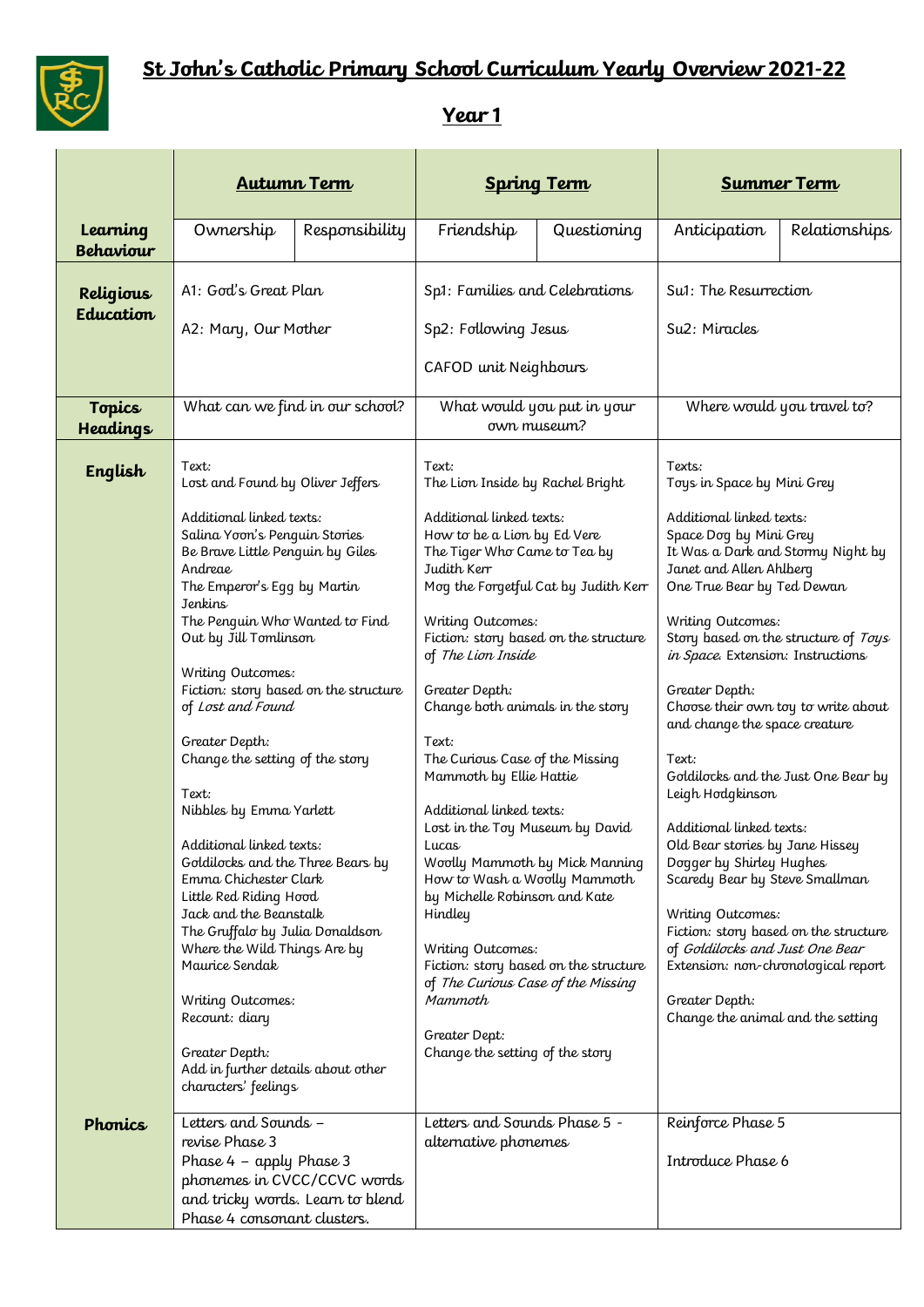|                    | Begin to introduce Phase 5<br>phonemes and tricky words.                                 |                                                                           |                                                                              |  |  |  |  |
|--------------------|------------------------------------------------------------------------------------------|---------------------------------------------------------------------------|------------------------------------------------------------------------------|--|--|--|--|
|                    | Number and Place Value<br>Number - Addition and                                          | Number and Place Value<br>Number - Addition and                           | Number and Place Value<br>Number - Addition and                              |  |  |  |  |
| <b>Mathematics</b> | Subtraction                                                                              | Subtraction                                                               | Subtraction                                                                  |  |  |  |  |
|                    | Geometry - Properties of Shapes                                                          | Geometry - Properties of Shapes                                           | Geometry - Position and                                                      |  |  |  |  |
|                    | Measurement - length and                                                                 | Number - Multiplication and                                               | Direction                                                                    |  |  |  |  |
|                    | height                                                                                   | Division                                                                  | Number - Multiplication and                                                  |  |  |  |  |
|                    | Multiplication and Division<br>Geometry - position and                                   | Measurement - Mass<br>Measurement - Time                                  | Division<br>Measurement – length and                                         |  |  |  |  |
|                    | direction                                                                                | Number - Fractions                                                        | height                                                                       |  |  |  |  |
|                    | Number - Fractions                                                                       | Measurement - Volume and                                                  | Geometry - Properties of Shapes                                              |  |  |  |  |
|                    | Measurement - Money                                                                      | Capacity                                                                  | Number - Fractions                                                           |  |  |  |  |
|                    | Measurement - Time                                                                       |                                                                           |                                                                              |  |  |  |  |
| Science            | Plants, Animals Including Humans and Seasonal Changes will be taught throughout the year |                                                                           |                                                                              |  |  |  |  |
|                    | Describe and compare a variety<br>of common animals                                      | Everyday materials (investigate<br>items in your museum)                  | Everyday Materials (properties)<br>Working Scientifically -                  |  |  |  |  |
|                    |                                                                                          |                                                                           | performing simple tests (see                                                 |  |  |  |  |
|                    | Animals in cold countries                                                                | Animals in hot countries                                                  | Design Technology)                                                           |  |  |  |  |
|                    | Seasonal Changes - Autumn &                                                              | Seasonal Changes - Spring                                                 | Seasonal Changes - Summer                                                    |  |  |  |  |
|                    | Winter                                                                                   |                                                                           | Plants                                                                       |  |  |  |  |
|                    | E-Safety                                                                                 | Safer Internet Day (09.02.22)                                             | Information Technology                                                       |  |  |  |  |
| Computing          | Digital Literacy                                                                         | Computer Science                                                          | Text and Images                                                              |  |  |  |  |
|                    | Information Technology Around                                                            | E-Safety                                                                  | Using a Word Document                                                        |  |  |  |  |
|                    | Us<br>Information Technology                                                             | Introducing Programming<br>Information Technology                         | Comic Creation                                                               |  |  |  |  |
|                    | Keyboard and Mouse Skills                                                                | Digital Painting                                                          |                                                                              |  |  |  |  |
|                    |                                                                                          | Music Creation                                                            |                                                                              |  |  |  |  |
|                    | Changes within Living Memory                                                             | Childhood Then and Now - how toys,<br>crazes, homes, schools, clothes and | Lives of Significant Individuals -                                           |  |  |  |  |
| <b>History</b>     | - Traditional Tales                                                                      | entertainment have changed over time                                      | compare aspects of lives of                                                  |  |  |  |  |
|                    | How stories have changed over<br>time                                                    | Lives of Significant Individuals – Ibn                                    | Christopher Columbus, Ernest<br>Shackleton and Neil Armstrong                |  |  |  |  |
|                    | Parents and Grandparents                                                                 | Battuta                                                                   | (travel to hot and cold places                                               |  |  |  |  |
|                    | Favourite Stories                                                                        | Lives of Significant Individuals                                          | and space)                                                                   |  |  |  |  |
|                    | Lives of Significant Individuals -                                                       | Christopher Columbus & Ernest                                             | Travel and Transport                                                         |  |  |  |  |
|                    | Christopher Columbus                                                                     | Shackleton - South Pole (travel to hot<br>and cold places)                |                                                                              |  |  |  |  |
|                    | Ernest Shackleton                                                                        | Ole Kirk Christiansen-inventor of Lego                                    |                                                                              |  |  |  |  |
|                    |                                                                                          |                                                                           |                                                                              |  |  |  |  |
|                    | <b>Black History Week</b><br>History Timeline artwork - first                            |                                                                           |                                                                              |  |  |  |  |
|                    | man on the moon                                                                          |                                                                           |                                                                              |  |  |  |  |
|                    |                                                                                          |                                                                           |                                                                              |  |  |  |  |
| Geography          | Cold areas of the world: South<br>Pole, North Poles                                      | Hot areas of the world $-$ equator                                        | Use world maps, atlasses and<br>globes - begin to name world's               |  |  |  |  |
|                    |                                                                                          | Weather - Spring to Summer                                                | seven continents and 5 oceans                                                |  |  |  |  |
|                    |                                                                                          | (Oddizzi – Weather and                                                    |                                                                              |  |  |  |  |
|                    |                                                                                          | Seasons)                                                                  |                                                                              |  |  |  |  |
|                    | Create own fairy-tale collage<br>using colour, pattern, texture,                         | Self-portraits to display in the<br>gallery/museum - use                  | Vincent Van Gogh - Starry Night<br>Develop a wide range of art and           |  |  |  |  |
| Art                | line, shape, form and space                                                              | line/shape                                                                | design techniques in using colour,                                           |  |  |  |  |
|                    | Link to artist:                                                                          |                                                                           | pattern,<br>texture, and line                                                |  |  |  |  |
|                    | Kandinsky.Hundertwasser)                                                                 | Weaving - animals                                                         |                                                                              |  |  |  |  |
|                    | Artwork linked to History                                                                |                                                                           | To learn about the work of a range                                           |  |  |  |  |
|                    | timeline                                                                                 |                                                                           | of artists, describing the differences<br>and similarities between different |  |  |  |  |
|                    |                                                                                          |                                                                           | practices and disciplines                                                    |  |  |  |  |
|                    | Artwork linked to Science -<br>seasons                                                   |                                                                           |                                                                              |  |  |  |  |